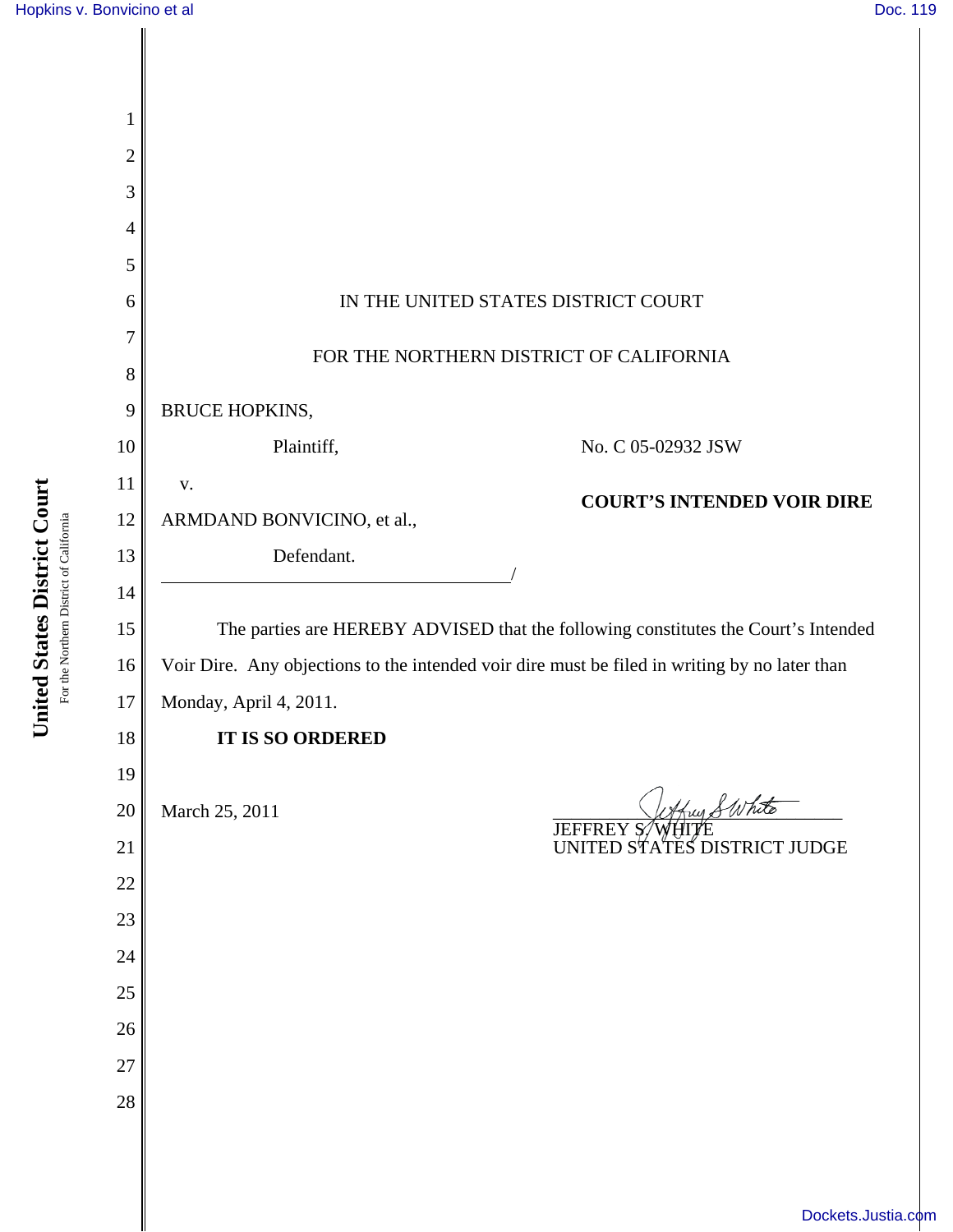1

2

3

4

5

6

7

8

9

12

13

14

15

16

17

18

19

20

21

22

23

24

25

26

27

28

## **STATEMENT OF THE CASE**

10 11 In this lawsuit, Plaintiff, Bruce Hopkins, brings claims against Defendants, Officer Armand Bonvicino and Officer David Buelow, as well as claims against the City of San Carlos. Specifically, Plaintiff seeks damages for injuries that he allegedly sustained as a result of the Defendant Officers' entry into his residence on August 22, 2003, his subsequent arrest, and alleged use of excessive force. This Court already has found that the Officers are liable for unlawful entry and unlawful arrest, and you will not be called upon to decide that issue. You will be called upon to decide the amount of damages, if any, to which Plaintiff is entitled as a result of that conduct. You also will be called upon to decide whether the Defendant Officers are liable for excessive force and whether the City is liable for violating Plaintiff's constitutional rights.

## **QUESTIONS TO PANEL**

1. Has any member of the panel heard or read anything about the case?

2. The Plaintiff in this case is Bruce Hopkins, and he is represented by Anthony Boskovich.

- a) Do any of you, or any member of your family or your close friends, know any of these persons?
- b) Have any of you, or any member of your family or your close friends, had any business dealing with them or were represented by them?
- c) Have any of you, or any member of your family or your close friends had any other similar relationship or business connection with any of them?

2. The Defendants in this case are the City of San Carlos, and individual officers Armand Bonvicino and David Buelow. Defendants are represented by Joseph C. Howard, Jr. and Todd H. Master.

- a) Do any of you, or any member of your family or your close friends know any of these persons?
- b) Have any of you, or any member of your family or your close friends had any business dealing with them or were represented by them?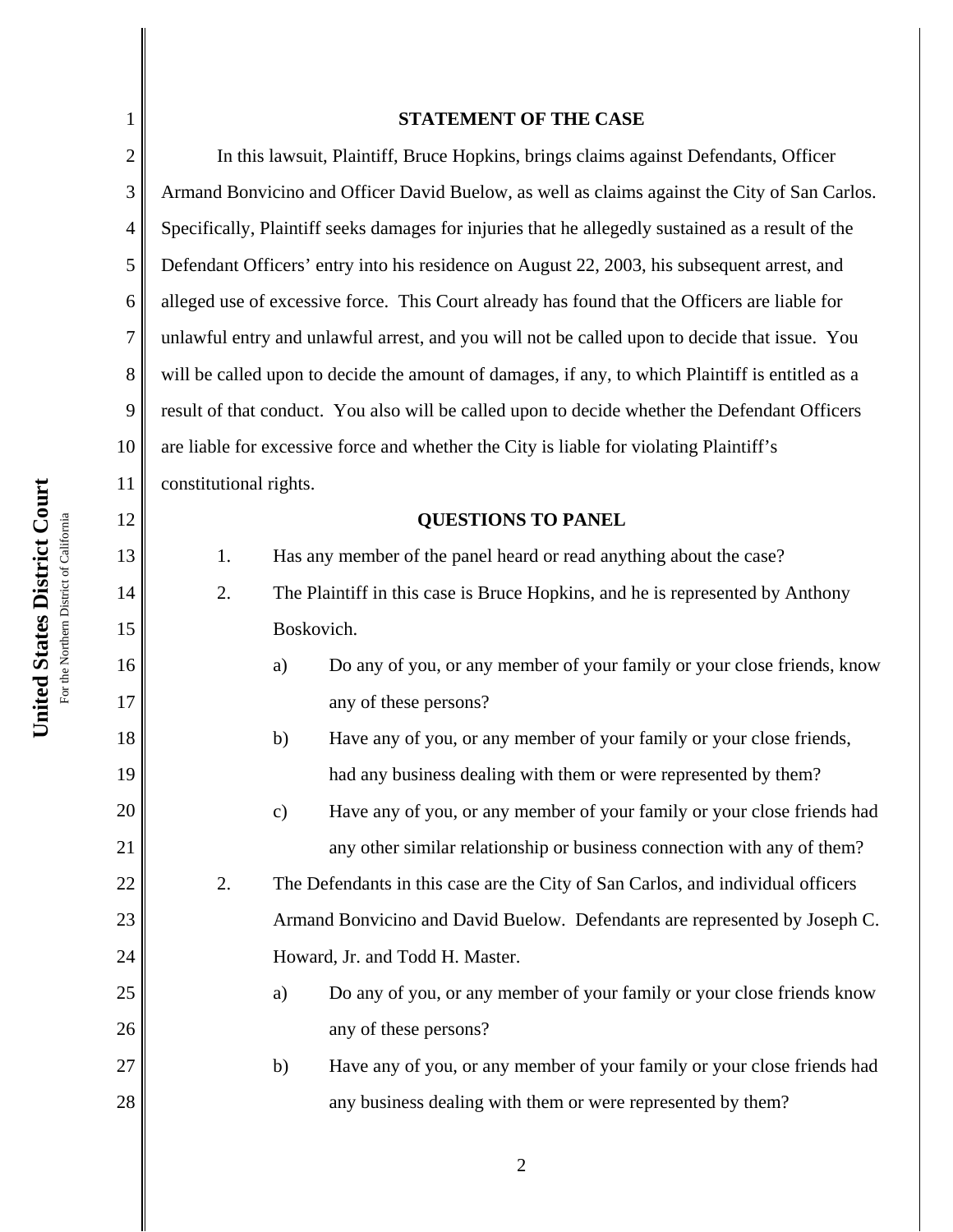| 1              |     | Have any of you, or any member of your family or your close friends had<br>$\mathbf{c})$ |
|----------------|-----|------------------------------------------------------------------------------------------|
| $\overline{c}$ |     | any other similar relationship or business connection with any of them?                  |
| 3              | 3.  | As I indicated, my name is Jeffrey S. White. Do any of you know me?                      |
| $\overline{4}$ | 4.  | My courtroom deputy is Jennifer Ottolini and my Law Clerks are Daisy                     |
| 5              |     | Salzman, Hera Kim, and Kristin Ring. Do any of you know any of these people?             |
| 6              | 5.  | [The parties shall introduce their witnesses to the venire. The Judge will               |
| 7              |     | direct panel members to raise their hands and keep hands raised if they                  |
| 8              |     | <b>recognize a name]:</b> Do any of you know or have any of you had dealings,            |
| 9              |     | directly or indirectly, with any of the following individuals or organizations           |
| 10             |     | whose names may be mentioned or who may be witnesses during the course of                |
| 11             |     | this trial?                                                                              |
| 12             | 6.  | Do any of you know or have any of you had dealings, directly or indirectly, with         |
| 13             |     | any other police officers in the City of San Carlos or Sheriff Deputies in the           |
| 14             |     | County of San Mateo?                                                                     |
| 15             |     | If you answer is yes, what was the nature of your dealings with<br>a)                    |
| 16             |     | the Officer(s) or Sheriff(s)?                                                            |
| 17             |     | Is there anything about your dealings with that person or persons<br>b)                  |
| 18             |     | that would prevent you from being a fair and impartial juror in                          |
| 19             |     | this case?                                                                               |
| 20             | 8.  | This case is a civil rights case, which involves allegations involving Plaintiff's       |
| 21             |     | constitutional rights. Is there anything about the nature of this type of case that      |
| 22             |     | would make it difficult for you to be a fair and impartial juror?                        |
| 23             | 9.  | Have any of you or anyone in your immediate family had any training in the law,          |
| 24             |     | including any specialized training in civil rights law?                                  |
| 25             |     | Is there anything about that knowledge or training that would affect your<br>a)          |
| 26             |     | ability to be a fair and impartial juror in this case?                                   |
| 27             | 10. | Do any of you personally know any law enforcement officers?                              |
| 28             |     | How do you know that person?<br>a)                                                       |
|                |     |                                                                                          |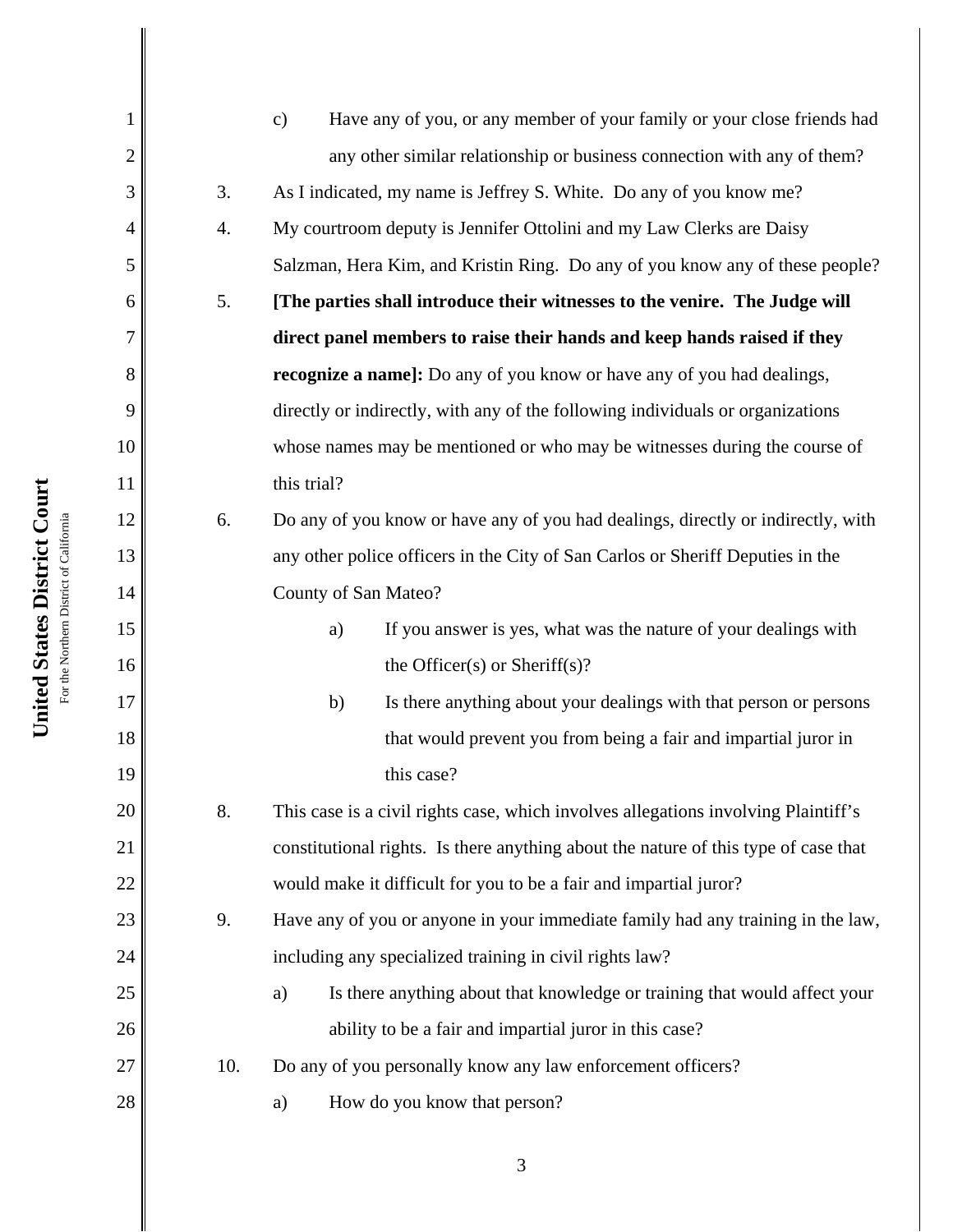| $\mathbf{1}$   |     | Is there anything about that knowledge of that person or your relationship<br>b)    |
|----------------|-----|-------------------------------------------------------------------------------------|
| $\overline{2}$ |     | with them that would affect your ability to be a fair and impartial juror in        |
| 3              |     | this case?                                                                          |
| 4              | 11. | Have any of you, any member of your family or any close friend ever been            |
| 5              |     | detained or arrested by police officers?                                            |
| 6              |     | Is there anything about that experience that would affect your ability to<br>a)     |
| 7              |     | be a fair and impartial juror in this case?                                         |
| 8              | 12. | Have any of you, any member of your family or any close friend ever been            |
| 9              |     | physically subdued or restrained by a police officer?                               |
| 10             |     | Is there anything about that experience that would affect your ability to<br>a)     |
| 11             |     | be a fair and impartial juror in this case?                                         |
| 12             | 13. | Have any of you, any member of your family or any close friend ever had any         |
| 13             |     | other type of contact with a police department or police officer, including but not |
| 14             |     | limited to the San Carlos Police Department, which would in any way influence       |
| 15             |     | the way you would analyze the facts and law in this case?                           |
| 16             | 14. | Do any of you know of any person who has ever been unfairly treated or              |
| 17             |     | mistreated in any way by a police officer?                                          |
| 18             |     | Is there anything about that experience that would affect your ability to<br>a)     |
| 19             |     | be a fair and impartial juror in this case?                                         |
| 20             | 15. | Do any of you believe that if a citizen has a disagreement with a police officer    |
| 21             |     | that the police officer is more likely or less likely to be correct?                |
| 22             | 16. | Do any of you believe that if a citizen has a disagreement with a police officer    |
| 23             |     | that the citizen is more likely or less likely to be correct?                       |
| 24             | 17. | Have any of you, any member of your family, or close friend ever been arrested      |
| 25             |     | or detained on a charge of driving while under the influence of alcohol?            |
| 26             |     | Is there anything about that experience that would make it difficult for<br>a)      |
| 27             |     | you to be a fair and impartial juror in this case.                                  |
| 28             |     |                                                                                     |
|                |     |                                                                                     |